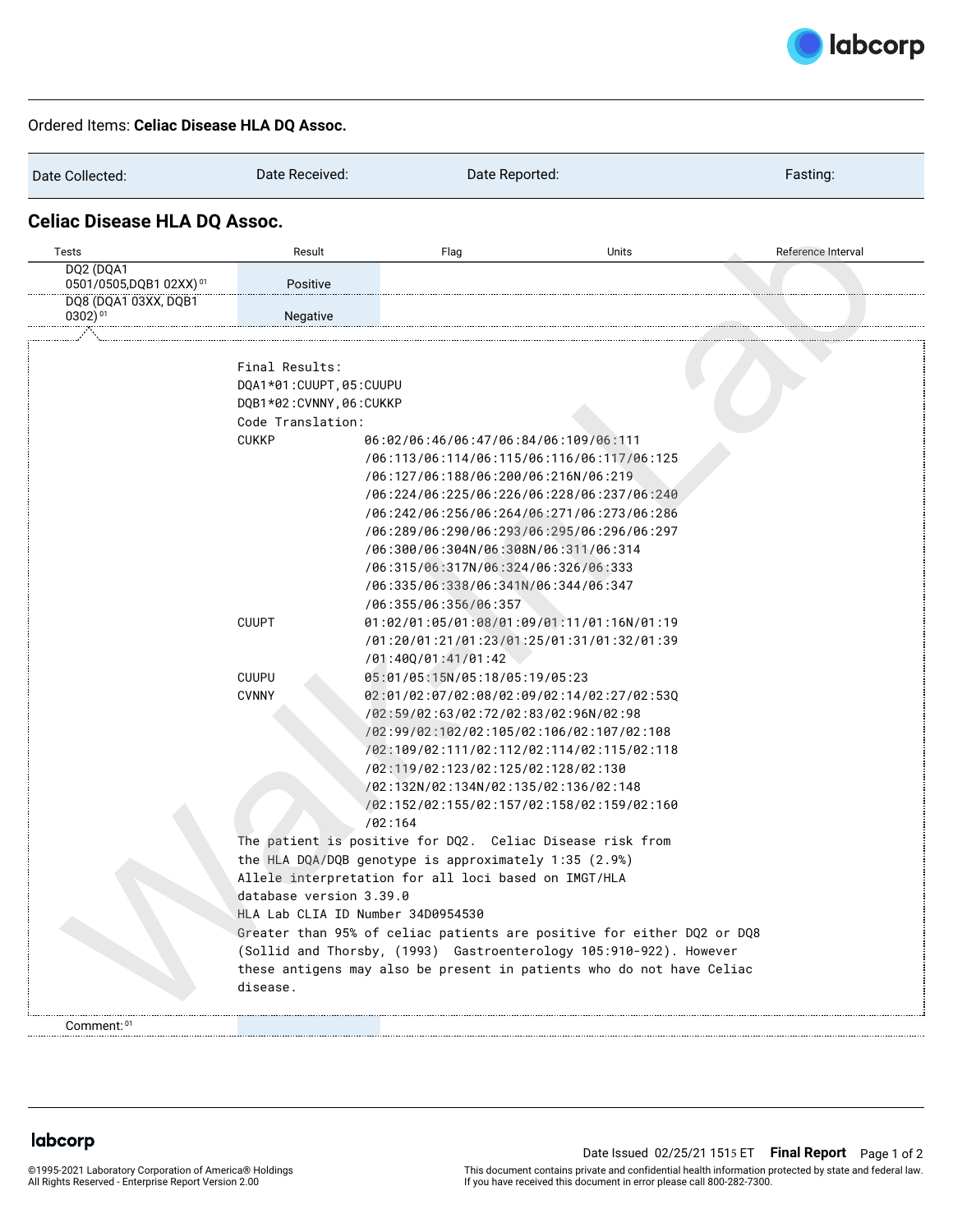

# **Celiac Disease HLA DQ Assoc. (Cont.)**

|                                                      | This test was performed using Polymerase Chain Reaction/(PCR) Sequence<br>Specific Oligonucleotide Probes (SSOP) (Luminex) technique.<br>Sequence Based Typing (SBT) and/or Sequence Specific Primers (SSP)<br>may be used as supplemental methods when necessary. Please contact<br>HLA Customer Service at 1-800-533-1037 if you have any questions.<br>Director of HLA Laboratory<br>Dr George C Maha, PhD                                                                                                                                                                                                                                                                                                                                                                                                                                                                                                |  |  |  |  |
|------------------------------------------------------|--------------------------------------------------------------------------------------------------------------------------------------------------------------------------------------------------------------------------------------------------------------------------------------------------------------------------------------------------------------------------------------------------------------------------------------------------------------------------------------------------------------------------------------------------------------------------------------------------------------------------------------------------------------------------------------------------------------------------------------------------------------------------------------------------------------------------------------------------------------------------------------------------------------|--|--|--|--|
| <sup>01</sup> Additional Information:                |                                                                                                                                                                                                                                                                                                                                                                                                                                                                                                                                                                                                                                                                                                                                                                                                                                                                                                              |  |  |  |  |
|                                                      | $357:1731-1743.$<br>2. Megiorni F, Mora B, Bonamico M et al. HLA-DQ and risk gradient<br>for celiac disease. Hum Immunol 2009; 70:55-59.<br>3. Pietzak MM, Schofield TC, McGinnis FM et al. Stratifying risk<br>for celiac disease in a large at-risk United States population<br>by using HLA alleles. Clin Gastroenterol Hepatol 2009; 7:966-971.<br>4. Sollid LM and Lie BA. (2005). Celiac Disease Genetics: Current<br>Concepts and Practical Applications. Clin Gastroenterol and<br>Hepat 3:843-851.<br>5. Snyder CL, Young DO, Green PHR, et al. Celiac Disease.<br>In: Pagon RA, Bird TC, Dolan CR, Stephens K, editors. GeneReviews<br>(Internet), University of Washington, Seattle, July 3, 2008:1-27.<br>http://www.ncbi.nlm.nih.gov/bookshelf/br.fcgi?book=genepart=celiac<br>PMID 20301720 (PubMed)<br>6. Treem W. Emerging concepts in celiac disease. Curr Opin Pediatr<br>2004;16:552-559. |  |  |  |  |
| <b>Performing Labs</b>                               |                                                                                                                                                                                                                                                                                                                                                                                                                                                                                                                                                                                                                                                                                                                                                                                                                                                                                                              |  |  |  |  |
| <b>Icon Legend</b>                                   |                                                                                                                                                                                                                                                                                                                                                                                                                                                                                                                                                                                                                                                                                                                                                                                                                                                                                                              |  |  |  |  |
| ▲ Out of reference range<br><b>Critical or Alert</b> |                                                                                                                                                                                                                                                                                                                                                                                                                                                                                                                                                                                                                                                                                                                                                                                                                                                                                                              |  |  |  |  |

- 2. Megiorni F, Mora B, Bonamico M et al. HLA-DQ and risk gradient for celiac disease. Hum Immunol 2009; 70:55-59.
- 3. Pietzak MM, Schofield TC, McGinnis FM et al. Stratifying risk for celiac disease in a large at-risk United States population by using HLA alleles. Clin Gastroenterol Hepatol 2009; 7:966-971.
- 4. Sollid LM and Lie BA. (2005). Celiac Disease Genetics: Current Concepts and Practical Applications. Clin Gastroenterol and Hepat 3:843-851.
- 5. Snyder CL, Young DO, Green PHR, et al. Celiac Disease. In: Pagon RA, Bird TC, Dolan CR, Stephens K, editors. GeneReviews (Internet), University of Washington, Seattle, July 3, 2008:1-27. http://www.ncbi.nlm.nih.gov/bookshelf/br.fcgi?book=genepart=celiac PMID 20301720 (PubMed)
- 6. Treem W. Emerging concepts in celiac disease. Curr Opin Pediatr 2004;16:552-559.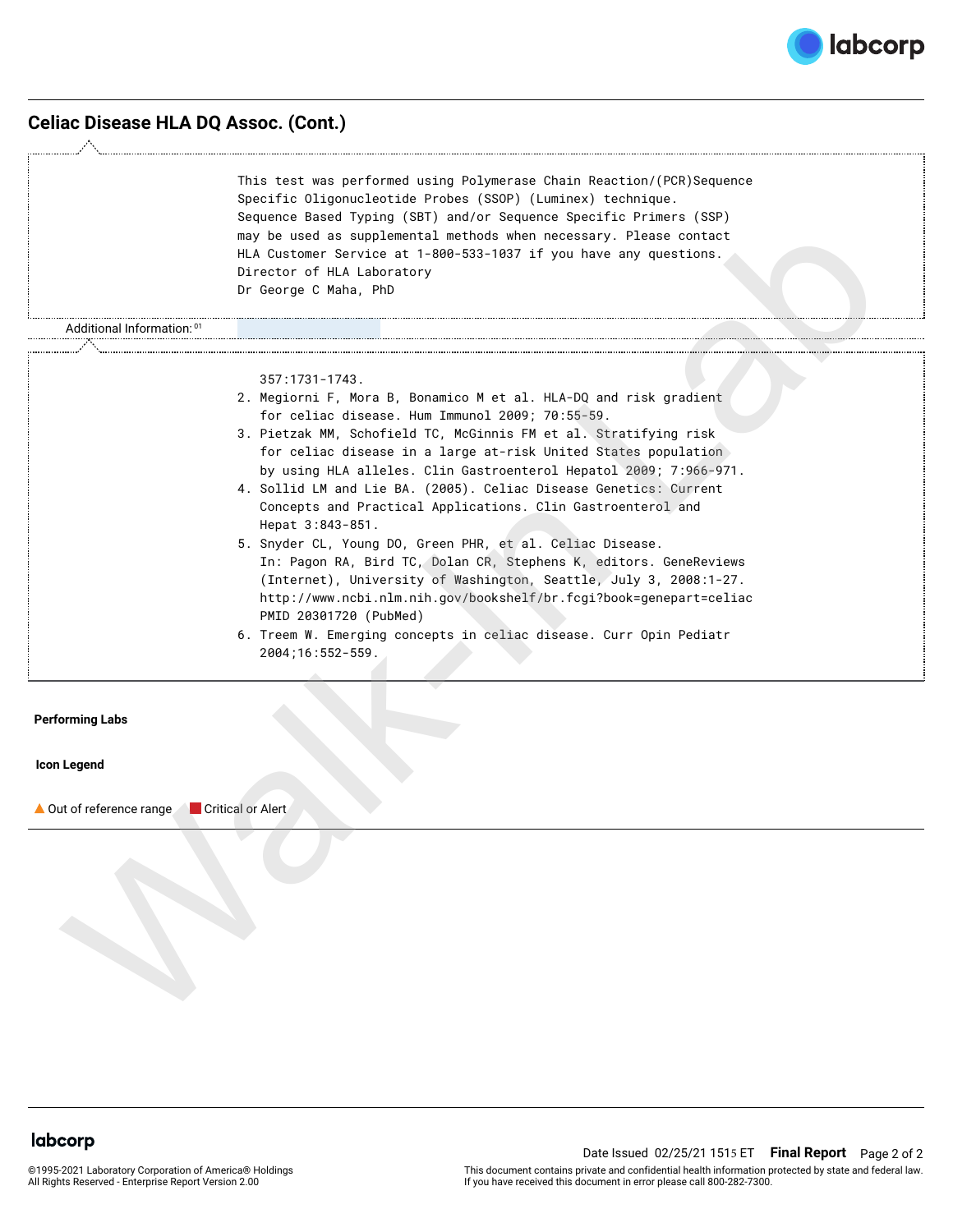

| <b>Specimen Number</b>          | <b>BM Specimen#</b>                                                                                                                                                                                                              |                   | <b>Patient Name</b>                                                                                                                                                                                                                                                                                                                                                                                                                                                                                                     | Sex | Age                   | Date of Birth | Account#               | <b>Account Phone</b> | Route                |
|---------------------------------|----------------------------------------------------------------------------------------------------------------------------------------------------------------------------------------------------------------------------------|-------------------|-------------------------------------------------------------------------------------------------------------------------------------------------------------------------------------------------------------------------------------------------------------------------------------------------------------------------------------------------------------------------------------------------------------------------------------------------------------------------------------------------------------------------|-----|-----------------------|---------------|------------------------|----------------------|----------------------|
| <b>Control Number</b>           |                                                                                                                                                                                                                                  | <b>Patient ID</b> | <b>Patient SSN</b>                                                                                                                                                                                                                                                                                                                                                                                                                                                                                                      |     | <b>Physician Name</b> |               | <b>NPI</b>             |                      | Physician ID         |
|                                 | <b>Patient Address</b>                                                                                                                                                                                                           |                   | <b>Patient Phone</b>                                                                                                                                                                                                                                                                                                                                                                                                                                                                                                    |     |                       |               | <b>Account Address</b> |                      |                      |
|                                 | <b>Additional Information</b>                                                                                                                                                                                                    |                   |                                                                                                                                                                                                                                                                                                                                                                                                                                                                                                                         |     | Party ID              |               | <b>NMDP/UNOS ID</b>    |                      | <b>Drive Number</b>  |
|                                 |                                                                                                                                                                                                                                  |                   |                                                                                                                                                                                                                                                                                                                                                                                                                                                                                                                         |     | Date Collected        |               | <b>Date Entered</b>    |                      | <b>Date Reported</b> |
|                                 |                                                                                                                                                                                                                                  |                   | <b>Celiac Disease HLA DQA/DQB Association</b>                                                                                                                                                                                                                                                                                                                                                                                                                                                                           |     |                       |               |                        |                      |                      |
| Genetic Risk: Moderate          | Result: POSITIVE for celiac-associated allele(s)                                                                                                                                                                                 |                   |                                                                                                                                                                                                                                                                                                                                                                                                                                                                                                                         |     |                       |               | 1:34                   |                      |                      |
|                                 |                                                                                                                                                                                                                                  |                   | <b>Extremely Low</b>                                                                                                                                                                                                                                                                                                                                                                                                                                                                                                    |     | Low                   |               | Moderate               | <b>Elevated</b>      |                      |
|                                 |                                                                                                                                                                                                                                  |                   | 1:1000                                                                                                                                                                                                                                                                                                                                                                                                                                                                                                                  |     |                       | 1:100         |                        | 1:10                 |                      |
|                                 | HLA DQ alleles detected                                                                                                                                                                                                          |                   | DQA1*01:CUUPT, 05:CUUPU<br>DQB1*02:CVNNY, 06:CUKKP                                                                                                                                                                                                                                                                                                                                                                                                                                                                      |     |                       |               |                        |                      |                      |
| DQ <sub>2</sub>                 | DQA1*05:01/05:05<br>DQB1*02:01/02:02                                                                                                                                                                                             |                   |                                                                                                                                                                                                                                                                                                                                                                                                                                                                                                                         |     |                       |               |                        | POSITIVE for DQ2     |                      |
| DQ8                             | DQA1*03:XX<br>DQB1*03:02                                                                                                                                                                                                         |                   |                                                                                                                                                                                                                                                                                                                                                                                                                                                                                                                         |     |                       |               |                        | NEGATIVE for DQ8     |                      |
| <b>Code/G Group Translation</b> | HLA allele intepretation based on IMGT/HLA database version 3.39.0<br>The patient is positive for DQ2. Celiac Disease risk from<br>the HLA DQA/DQB genotype is approximately 1:35 (2.9%)<br>CUUPU 05:01/05:15N/05:18/05:19/05:23 |                   | CUKKP 06:02/06:46/06:47/06:84/06:109/06:111/06:113/06:114/06:115/06:116/06:117/06:125/06:127/06:188/<br>06:200/06:216N/06:219/06:224/06:225/06:226/06:228/06:237/06:240/06:242/06:256/06:264/06:271/<br>06:273/06:286/06:289/06:290/06:293/06:295/06:296/06:297/06:300/06:304N/06:308N/06:311/06:314/<br>06:315/06:317N/06:324/06:326/06:333/06:335/06:338/06:341N/06:344/06:347/06:355/06:356/06:357<br>CUUPT 01:02/01:05/01:08/01:09/01:11/01:16N/01:19/01:20/01:21/01:23/01:25/01:31/01:32/01:39/01:40Q/ 01:41/01:42 |     |                       |               |                        |                      |                      |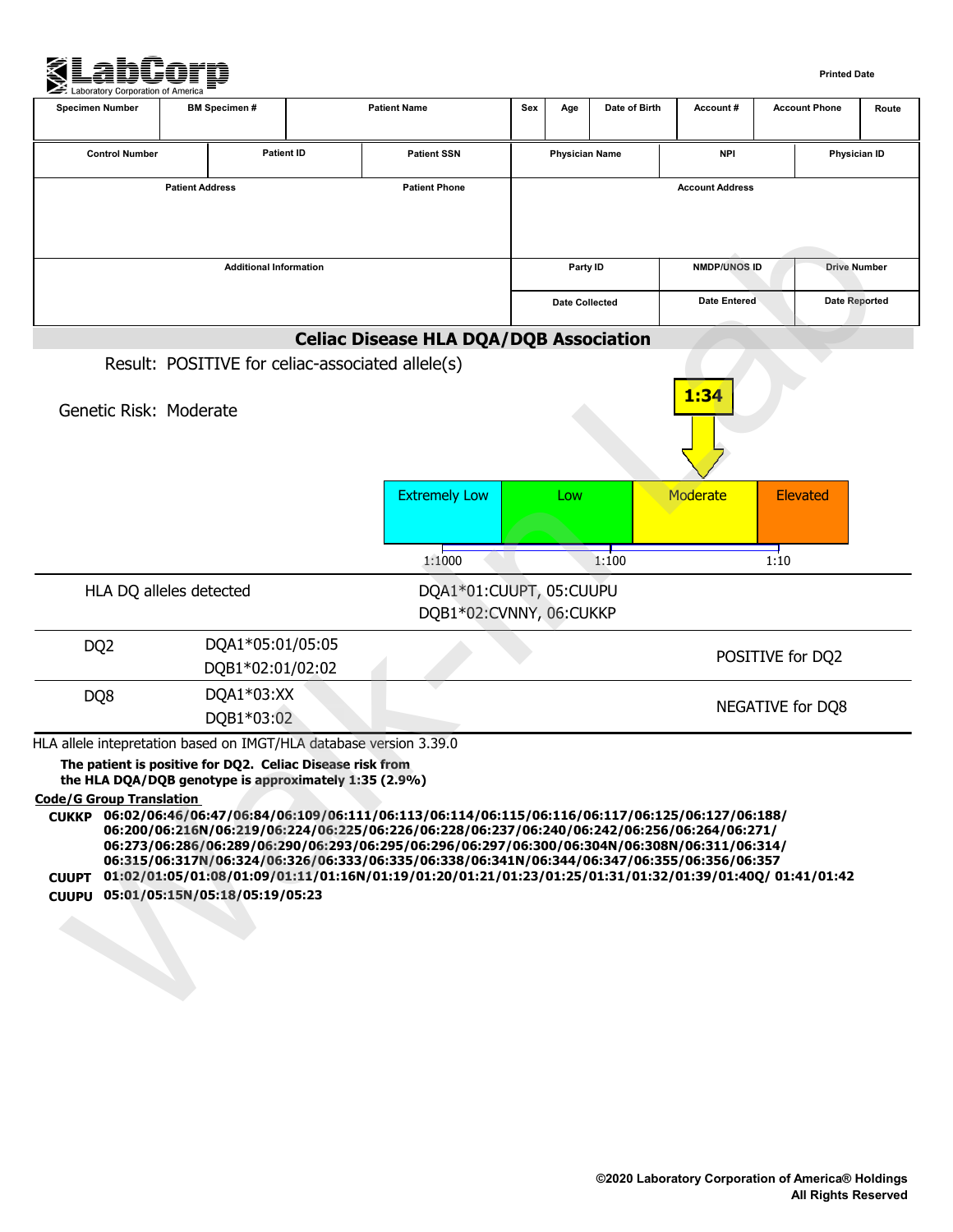

#### **Printed Date**

| <b>Patient ID</b><br><b>Physician Name</b><br><b>NPI</b><br><b>Control Number</b><br><b>Patient SSN</b><br><b>Patient Phone</b><br><b>Patient Address</b><br><b>Account Address</b><br><b>NMDP/UNOS ID</b><br><b>Additional Information</b><br>Party ID<br><b>Date Entered</b><br><b>Date Collected</b><br><b>Code/G Group Translation</b><br>CVNNY 02:01/02:07/02:08/02:09/02:14/02:27/02:53Q/02:59/02:63/02:72/02:83/02:96N/02:98/02:99/02:102/<br>02:105/02:106/02:107/02:108/02:109/02:111/02:112/02:114/02:115/02:118/02:119/02:123/02:125/<br>02:128/02:130/02:132N/02:134N/02:135/02:136/02:148/02:152/02:155/02:157/02:158/02:159/02:160/02:164<br>The range of genetic risk for individuals with a celiac disease-associated genotype is 1:1842 (0.05%) to 1:7 (14.3%). See table "Genetic Risk from<br>HLA-DQA/DQB Genotypes" on page 2.<br>The ACTUAL risk for this individual to have celiac disease may be significantly higher if there are symptoms of celiac disease, positive results<br>from celiac antibody tests, positive intestinal biopsy, or family members with celiac disease.<br>Greater than 90% of celiac patients are positive for DQ2, 5-10% carry DQ8, and the remaining carry half of the DQ molecules (Green and Cellier, 2007).<br>However, the majority of individuals positive for celiac-associated HLA alleles do not develop celiac disease, and detection of these alleles alone is not sufficient<br>for a diagnosis of celiac disease. Relatives of individuals positive for one or more celiac-associated HLA alleles are also at risk for being positive. | Physician ID<br><b>Drive Number</b><br><b>Date Reported</b> |
|--------------------------------------------------------------------------------------------------------------------------------------------------------------------------------------------------------------------------------------------------------------------------------------------------------------------------------------------------------------------------------------------------------------------------------------------------------------------------------------------------------------------------------------------------------------------------------------------------------------------------------------------------------------------------------------------------------------------------------------------------------------------------------------------------------------------------------------------------------------------------------------------------------------------------------------------------------------------------------------------------------------------------------------------------------------------------------------------------------------------------------------------------------------------------------------------------------------------------------------------------------------------------------------------------------------------------------------------------------------------------------------------------------------------------------------------------------------------------------------------------------------------------------------------------------------------------------------------------------|-------------------------------------------------------------|
|                                                                                                                                                                                                                                                                                                                                                                                                                                                                                                                                                                                                                                                                                                                                                                                                                                                                                                                                                                                                                                                                                                                                                                                                                                                                                                                                                                                                                                                                                                                                                                                                        |                                                             |
|                                                                                                                                                                                                                                                                                                                                                                                                                                                                                                                                                                                                                                                                                                                                                                                                                                                                                                                                                                                                                                                                                                                                                                                                                                                                                                                                                                                                                                                                                                                                                                                                        |                                                             |
|                                                                                                                                                                                                                                                                                                                                                                                                                                                                                                                                                                                                                                                                                                                                                                                                                                                                                                                                                                                                                                                                                                                                                                                                                                                                                                                                                                                                                                                                                                                                                                                                        |                                                             |
|                                                                                                                                                                                                                                                                                                                                                                                                                                                                                                                                                                                                                                                                                                                                                                                                                                                                                                                                                                                                                                                                                                                                                                                                                                                                                                                                                                                                                                                                                                                                                                                                        |                                                             |
| This test was performed using a Polymerase Chain Reaction/(PCR) Sequence Specific Oligonucleotide Probes (SSOP) technique on the Luminex platform. This<br>test has been cleared by the U.S. Food and Drug Administration. Analytic sensitivity and specificity are >99.9%. Sequence-based Typing (SBT) and/or<br>Sequence Specific Primers (SSP) may be used as supplemental methods when necessary. This test evaluates HLA-DQA and DQB genotypes and cannot detect<br>abnormalities elsewhere in the genome. It should be realized that there are many possible sources of diagnostic error including sample misidentification, rare<br>technical errors, trace contamination of PCR reactions, and rare genetic variants that interfere with analysis.<br>This laboratory is certified under the Clinical Laboratory Improvement Amendments of 1988 (CLIA-88) as qualified to perform high complexity clinical laboratory testing.<br>Please contact HLA customer service at 1-800-533-1037 if you have any questions.<br>©2020 Laboratory Corporation of America® Holdings<br><b>All Rights Reserved</b>                                                                                                                                                                                                                                                                                                                                                                                                                                                                                          |                                                             |

### **Code/G Group Translation**

### **CVNNY 02:01/02:07/02:08/02:09/02:14/02:27/02:53Q/02:59/02:63/02:72/02:83/02:96N/02:98/02:99/02:102/ 02:105/02:106/02:107/02:108/02:109/02:111/02:112/02:114/02:115/02:118/02:119/02:123/02:125/ 02:128/02:130/02:132N/02:134N/02:135/02:136/02:148/02:152/02:155/02:157/02:158/02:159/02:160/ 02:164**